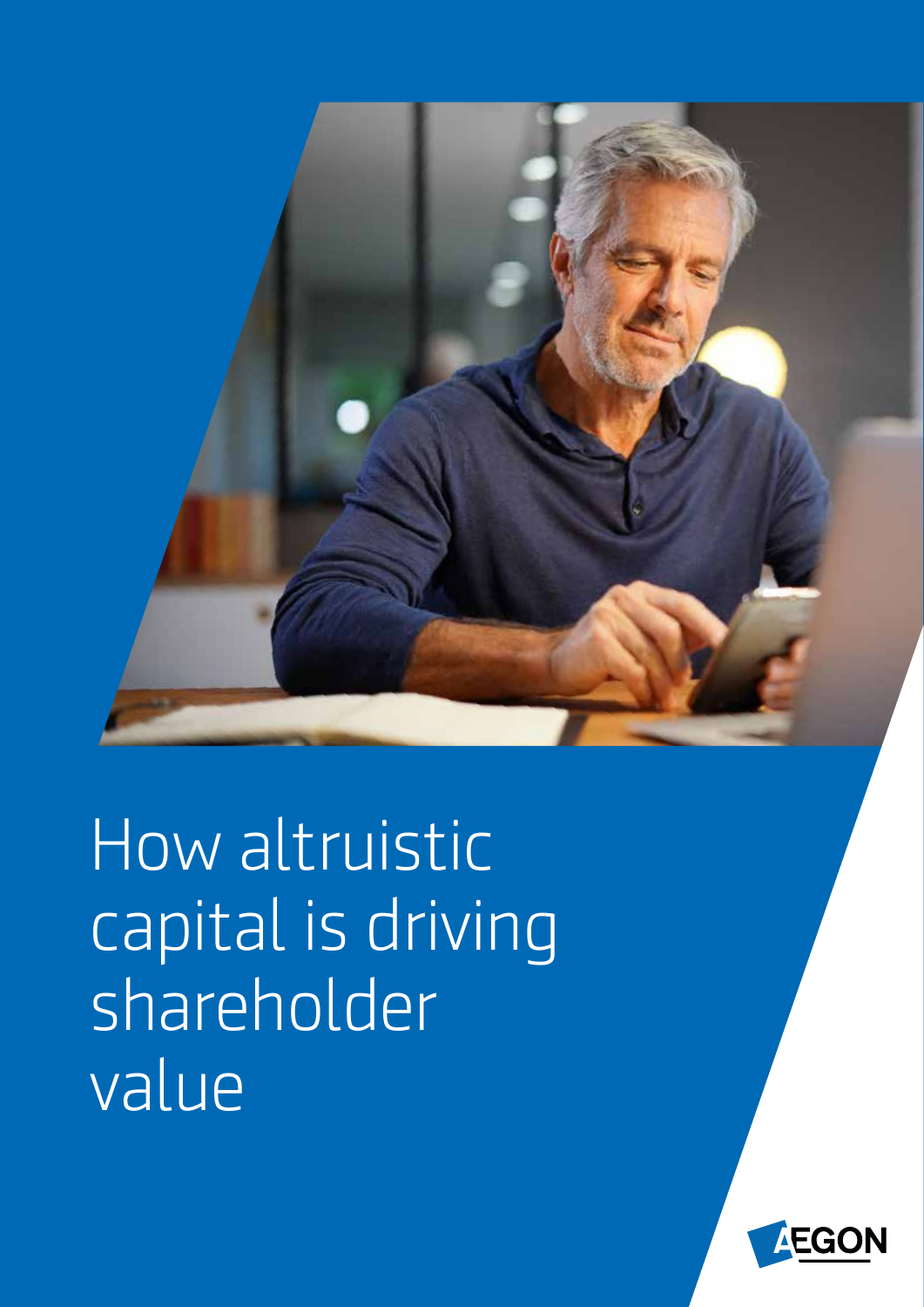### Altruistic capital: what it is and why it works

At its core, we define altruistic capital as taking a strategic approach to employees' financial wellbeing to give organisations a compelling competitive edge. Its effectiveness has been borne out empirically by research from the World Economic Forum.

Altruistic capital is the 'investment in altruistic acts that subsequently have returns for us.'<sup>1</sup> It is doing good to improve performance and create powerful economic benefits.

Employers who harness altruistic capital in the workplace understand that their employees are best incentivised by engaging with their prime motivators: their emotions. The winners will be those who treat their employees as real people rather than units of production or anonymised human resources. Altruistic capital, in this context, focuses primarily on employees' financial wellbeing with kindness and compassion seen as equally powerful metrics to profits. Paraphrasing John F Kennedy's famous maxim, its practitioners are those who ask, not what their employees can do for them, but what they can do for their employees.

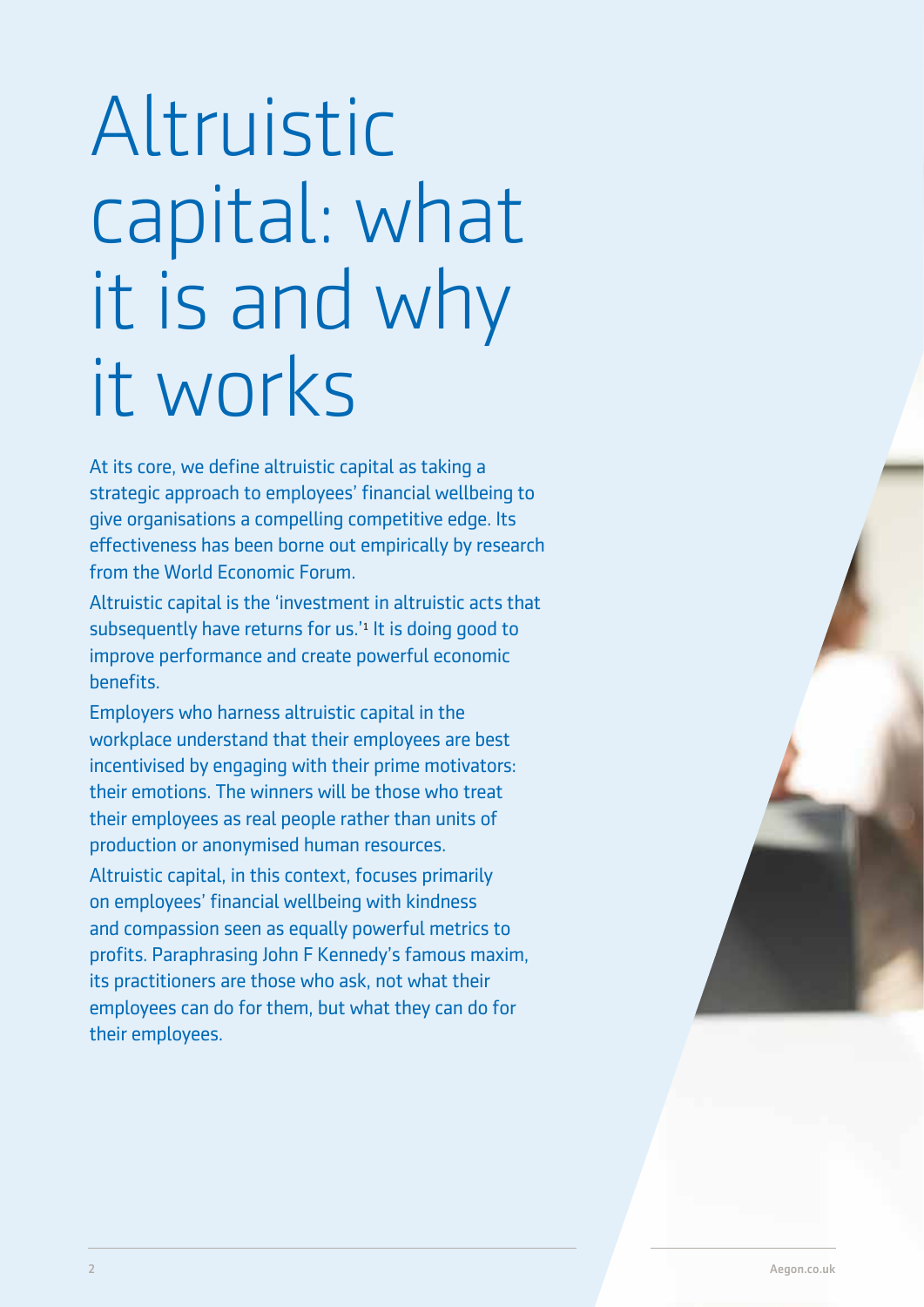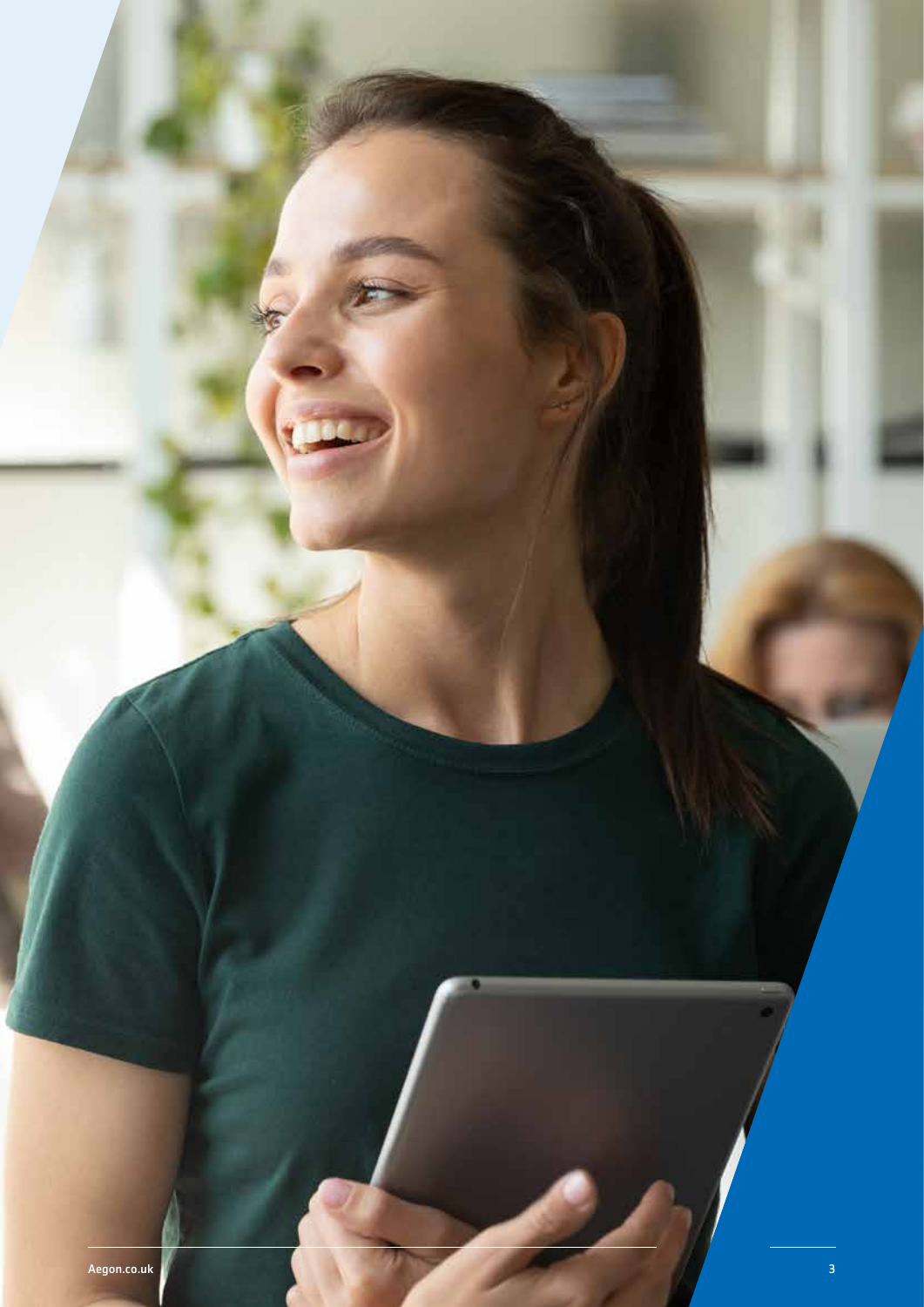Taking a strategic and empathetic approach to employees' financial wellbeing is giving organisations a compelling edge in the intensifying competition for talent

# The current state of play

#### There is a famous curse, widely attributed to the ancient Chinese, that states: 'May you live in interesting times.'

The world of work is currently undergoing an accelerated and intensified period of turmoil and upheaval, aggravated by the Covid-19 pandemic and Brexit. A seismic shift is taking place in the structure of the economy and in working habits and career expectations. Employers and individuals are doing their best to adapt to this disruption.

It is in precisely these difficult circumstances that the principles of altruistic capital – the idea that delivering for employees is integral to maximising shareholder and stakeholder value – are gaining widespread traction.

In this paper, we examine the current state of play with regards to financial wellbeing and assess its role as a key factor in attracting and retaining talent. We also explore how a focus on effective and innovative workplace solutions – comprising flexible benefits and member-centric pension provision – addresses the systemic recruitment and retention problems facing major employers and contributes to maximising shareholder value.

In particular, we consider how the opportunities provided by the current wave of consolidation from individual company pension schemes to master trusts can act as a catalyst for positive change.

This period of stress has clearly had a major impact on the financial wellbeing of the workforce. Almost half of the UK workforce believes their current pension provision will not be enough to provide them with a comfortable retirement<sup>2</sup>, with

almost the same number (45%) believing financial worries cause them to feel anxious<sup>3</sup>. This trend has culminated in what has been dubbed the Great Resignation which will be explored further in this paper.

For employers, the effects have been two-fold: First, it has caused an escalation in the so-called 'war for talent', first identified in a seminal paper by the consultancy firm McKinsey in 1997, but now entering a particularly acute phase. As of December 2021, live vacancies in the UK had reached a recordbreaking 1.25 million, an astonishing 35% higher than pre-pandemic levels.<sup>4</sup>

Secondly, the impaired financial wellbeing of their workforces is undermining competitiveness through a toxic combination of absenteeism and presenteeism, the latter defined as declining engagement and productivity as a result of financial anxiety.

Together, the current record labour shortages and growing employee alienation are having serious adverse effects on performance, productivity, and profitability.

It is clear, against this background, that improving employer competitiveness depends on improving the financial wellbeing of employees. Understanding and addressing workers' financial needs in a holistic way will prove vital to attract and retain the best talent, and to boost productivity.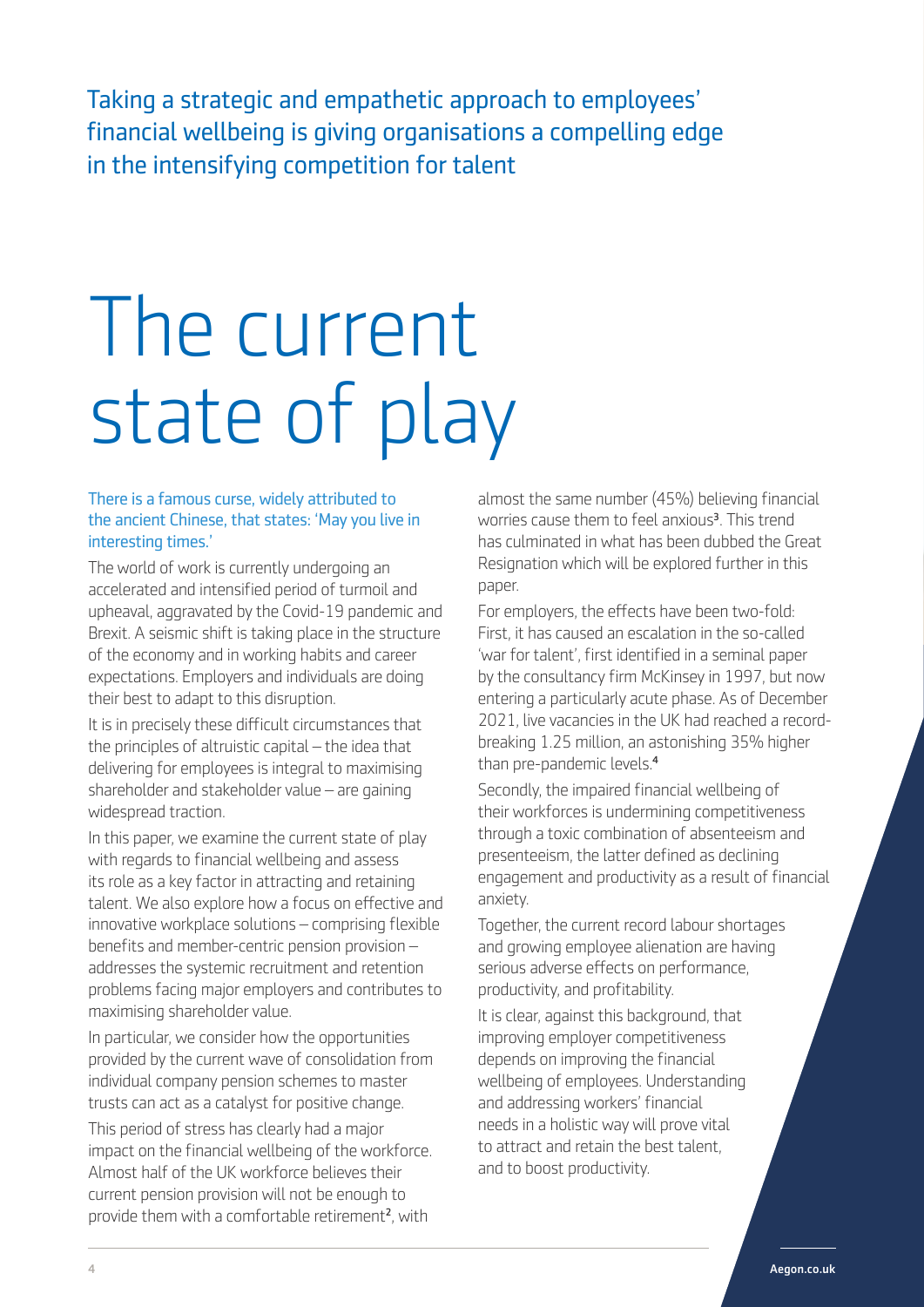

### Altruistic capital in action: compelling lessons from history

Like most radical and transformative ideas, the concept of altruistic capital is not entirely new. However, historic precedents from previous periods of economic and social upheaval show that it works.

#### Robert Owen at New Lanark

Two centuries ago, at the dawn of the first industrial revolution, the social reformer and industrialist, Robert Owen was applying revolutionary ideas in workplace wellbeing at his New Lanark Mills on the River Clyde.

At a time when a 15-hour day and six-day week were standard, Owen pushed his radical agenda of 'eight hours labour, eight hours recreation, eight hours rest'.

He even introduced an early version of furlough payments by continuing to pay workers throughout the 1807 American cotton embargo when the mills were closed. He was rewarded with a loyal and highly productive workforce that delivered spectacular profits. His returns on investment were well over 50%, far above any competitors.<sup>5</sup>

#### Henry Ford at the Ford Motor Company

A century later, Henry Ford was struggling to retain his workforce. His employees turnover was 400% annually as men simply walked off his automobile production lines to seek jobs elsewhere. The impact on productivity and profit was devastating. In 1914, Ford made an announcement that shocked America. He would start paying his employees \$5 a day, more than twice the average wage for an automobile worker. At the same time, he cut the working day by an hour to eight hours.

While many predicted that Ford would go bankrupt, the opposite happened – production and profits rocketed while employee turnover plunged. Workforce morale, loyalty and pride soared.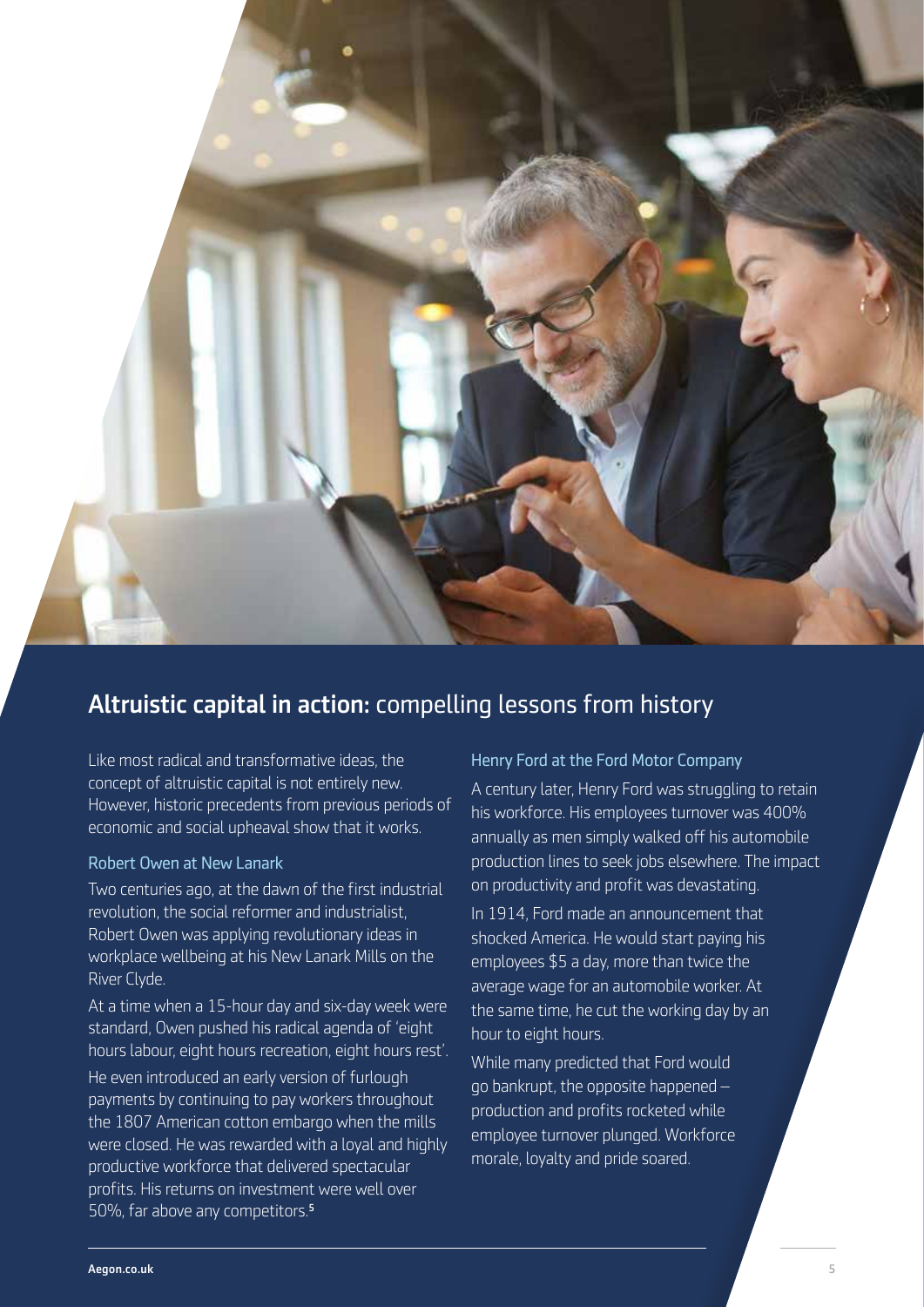There are three key drivers of this strategic approach. **The economy**, in terms of how it is impacting financial wellbeing.

*The workforce*, in terms of how they are rethinking their attitudes to work and the traditional mindset of the full-time, long-term, 9-5 job.

*The workplace*, with regards to how altruistic employers are reimagining behaviours and redesigning benefits to adjust to the new paradigm.

We explore these below along with actionable insights into how the **workplace pension**, still the most compelling and valuable benefit, can be deployed more effectively in the fierce competition for talent.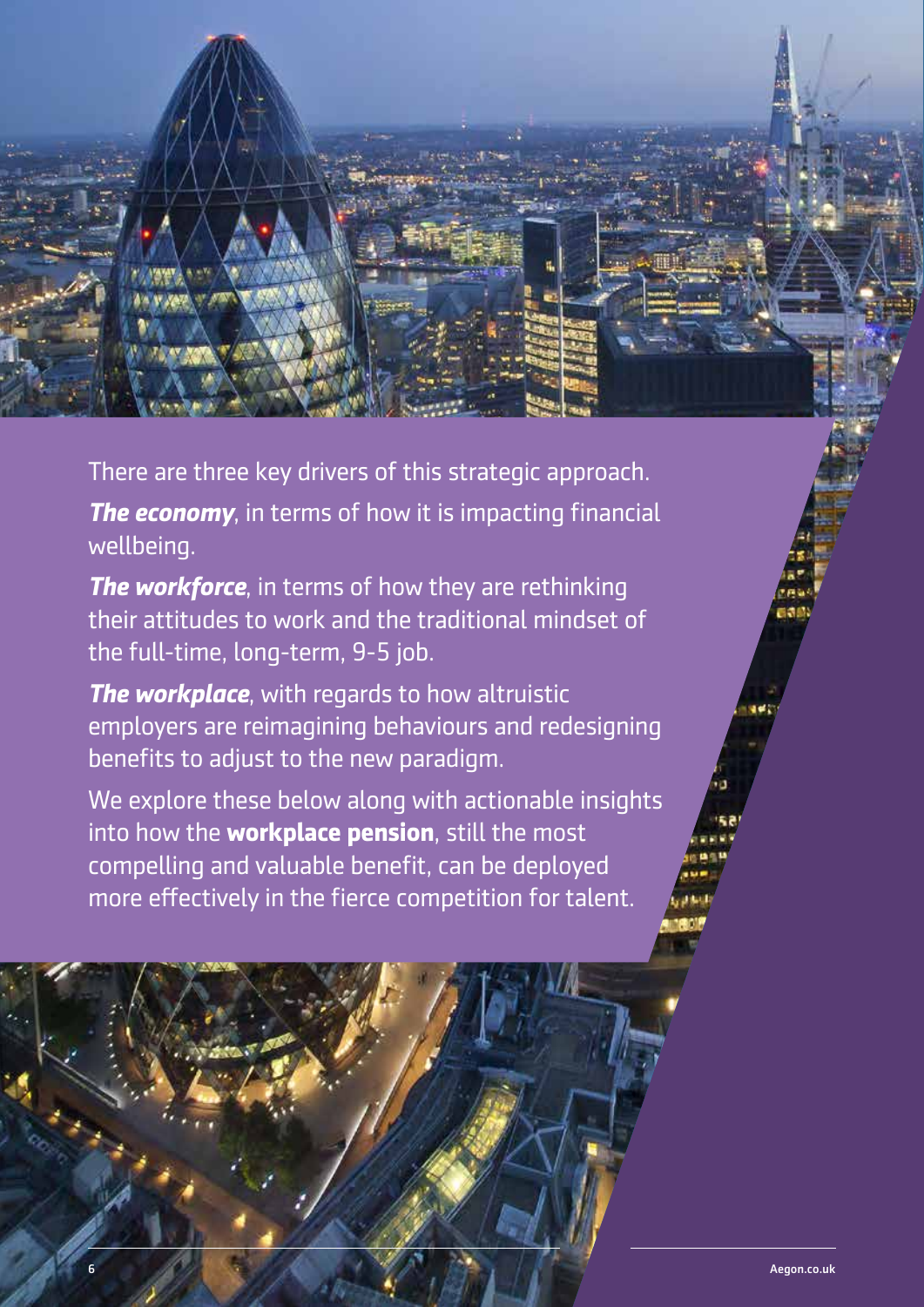# Driver one: the economy

Why financial wellbeing is diminishing and why that matters

Financial wellbeing can be defined as having security around money, both at present and in the future, and having the money to afford goals and dreams. A positive mindset is also a crucial part of financial wellbeing. It is fair to say that, on all these counts, the UK population is currently experiencing a crisis.

Recent economic shockwaves The UK economy, in line with global trends, is reeling from a series of economic shockwaves that have undermined collective financial wellbeing and which continues to reverberate. These include the social and economic disruption wrought by the Covid pandemic which caused the biggest GNP collapse in 300 years and led to severe dislocation in the economy: 11.6 million people on furlough<sup>6</sup> and more than 800,000 redundancies<sup>7</sup>. Recovery is now underway, with payroll numbers rebounding, but the psychological effects of such upheaval will last longer.

The growing cost-of-living crisis This coincided with an emerging cost of living crisis resulting from soaring domestic energy and fuel cost, inflation surging to a 30-year high<sup>8</sup> and rising interest rates. It has exacerbated the

existing problems of 12 years of declining or stagnant wages, and the subsequent rise of insecure employment in the shape of the gig economy and rise of zero hours contracts. These issues are being compounded by ongoing Brexit-related GDP contractions and supply chain disruption.

The tough UK housing market Structural problems in the UK housing market are making it increasingly difficult to get on the property ladder. Members of 'generation rent' – largely comprising Millennials and Generation Z – now have to afford an average deposit of £54,000 (20% of property purchase price) for a house in the UK although the figure for Greater London is more than double that 9

The ability to save enough for retirement

One in four people are convinced that they will never be able to retire while 87% of the workforce are anticipating a shortfall in their retirement income.<sup>10</sup>

#### This impact on people and businesses

The cumulative effect of such pressures and stresses is taking a toll on the workforce. More

than half reported having felt like their work is meaningless/lacked purpose, 59% felt underpaid compared to others with similar levels of experience and 66% felt like they had no clear idea where their life was headed.<sup>11</sup>

Unsurprisingly, these strains have led to an increase in both absenteeism and presenteeism at work which is costing UK employers an estimated £6.2 billion a year.<sup>12</sup> At individual company level, large firms, those with more than 250 employees, are predicted to lose more than £2 million a year as a result of employees' financial troubles and unhealthy financial mindset causing them to take time off or be distracted.<sup>13</sup>

Employees living with constant money worries are six times more likely to produce substandard quality work than their colleagues, and seven times more likely to have lower productivity than their colleagues.<sup>14</sup> Addressing financial wellbeing issues among the workforce is therefore in the best interests of the individuals themselves, better for stakeholders, and better from a shareholder value perspective.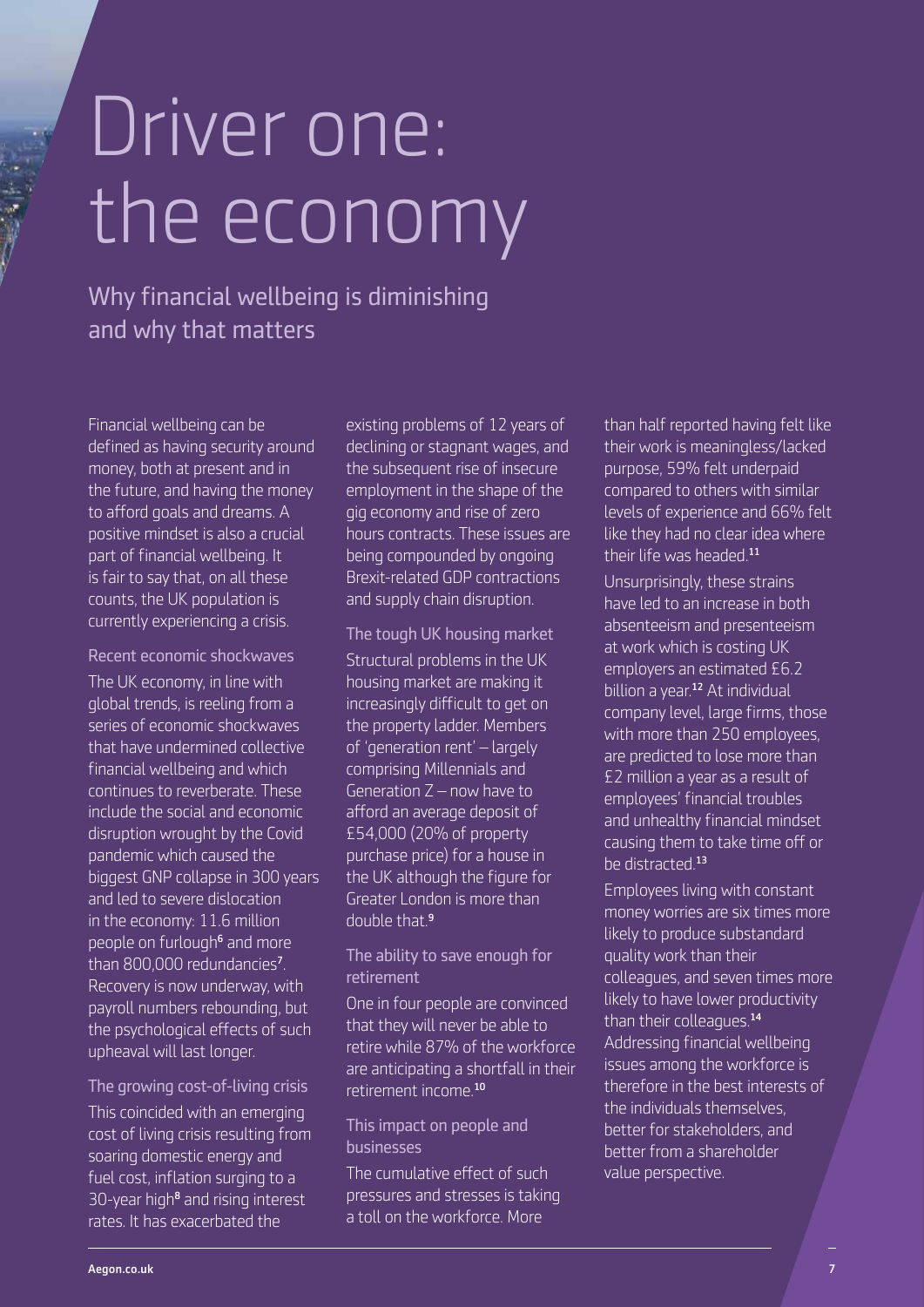# Driver two: the workforce

### The pandemic's impact on the competition for talent

The established norms of employment are being reshaped as organisations reimagine the world of work.

The tightening of the labour market is being driven by the Great Resignation, surging salary inflation and widening skills shortages. Job vacancies and employee shortages are at their highest level in decades. Businesses are under severe pressure with many now engaged in bidding contests to retain as well as recruit employees.

The Great Resignation is a quantifiable reality, and it has led to intense competition for available talent. The pandemic has caused the biggest worker recalibration in modern history and in the process radically shifted the balance of power from capital to labour: 58% of workers acknowledge that the pandemic has compelled them to fundamentally rethink their work and life balance<sup>15</sup>

#### People are leaving jobs at the highest rate since 2008<sup>16</sup>

In the US, the so-called Big Quit saw 4.5 million people leave their jobs in November alone.17 In the UK, job-to-job moves reached a record high in the third quarter of 2021, with no sign that this will abate in 2022.<sup>18</sup>

This has been driven by a raft of related factors based on a lockdown-induced collective re-evaluation of what people want from their careers. People have become more reluctant to stay in jobs which they deem incompatible with their new life goals, ambitions and wellbeing.

### Competition for skilled employees intensifies

Simultaneously, the newly resurgent economy is facing a massive skills shortage and dearth of suitable candidates. While 80% of employers plan to recruit new employees in the next year $19$ , existing pre-pandemic skills shortages across all professional and technical environments have been exacerbated by the Great Resignation and the repatriation of hundreds of thousands of EU nationals.

Salaries are increasing – those for professionals will increase by as much as 25% in the first quarter of 2022 – as companies bouncing back after the Omicronslowdown fight to hold onto their best employees.<sup>20</sup>

In a sign of the intensifying competition for employees, major UK employers such as Amazon, John Lewis Partnership and Tesco have been offering joining bonuses of up to £3,000 to overcome employee shortages while McDonalds has been offering free iPhones to new recruits.

But these are short-term fixes. With three-quarters of employees feeling 'very confident' about job opportunities in their sector this year21 increasing salaries is not sufficient on its own to prevail in the competition for talent. Instead, a wider holistic package of employee wellbeing benefits is required.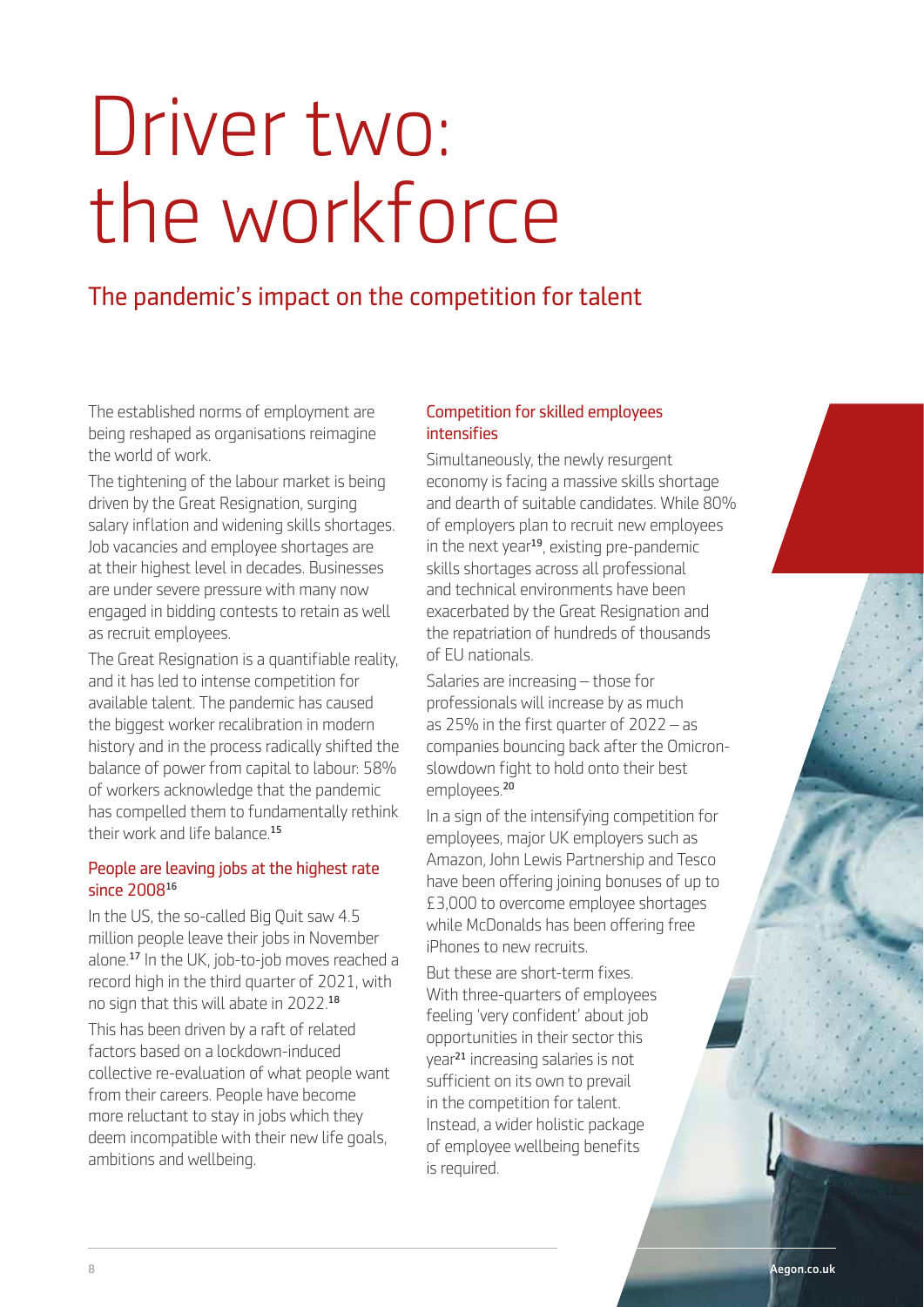$25\%$  salary increase for<br>in Q1 of 2022 professionals in Q1 of 2022

G

o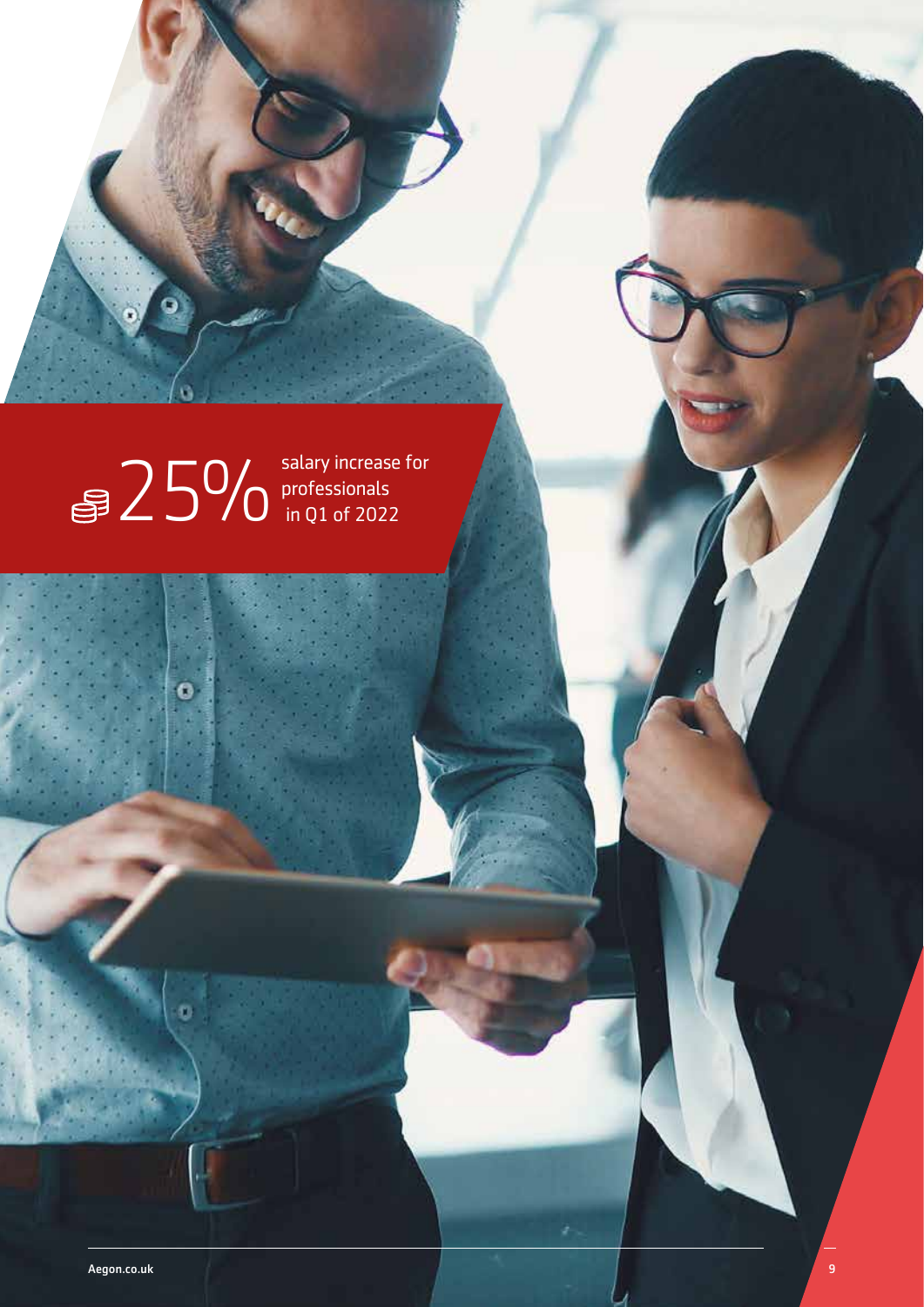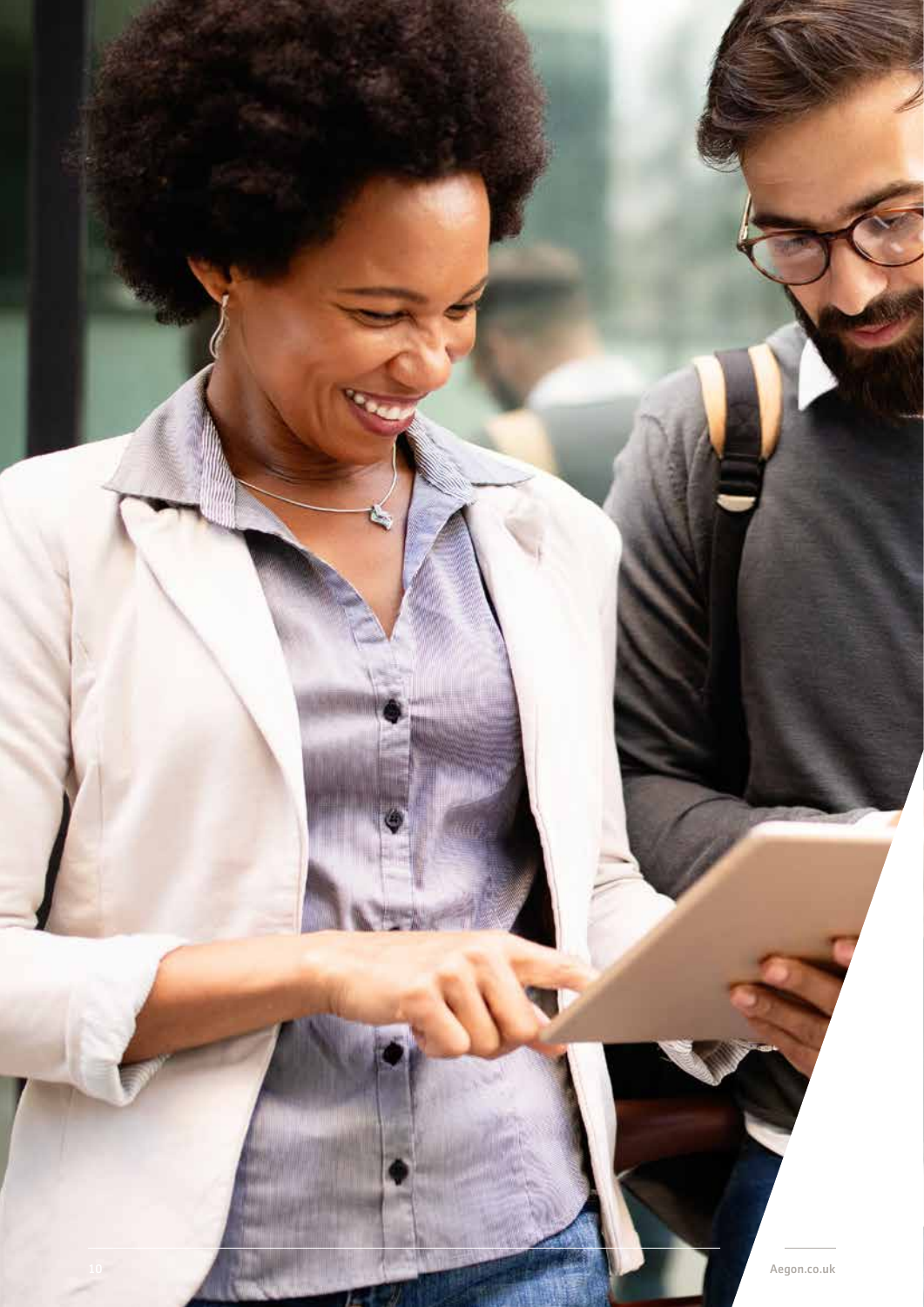### Driver three: the workplace

How altruistic employers are getting the edge – their role, behaviours and competitive advantages

Despite the enormous transformation in workplace culture over the last two years, the majority of employee benefit packages have so far failed, perhaps understandably, to keep pace. Designed to reflect a workplace that no longer exists, many are creaky legacy systems, not fit for purpose in the emerging post-pandemic economy. This represents an opportunity.

#### Changed expectations

Since the first lockdown in March 2020, the mental and physical wellbeing of employees has been prioritised. This precedent has created an expectation among a growing number of employees for their employers to address financial wellbeing as well.

Increasingly, employees want their employers to help them live their best lives rather than seeing benefits as primarily transactional. As people increasingly choose their employer based on its culture and how the business aligns to their values, progressive employers are turning their attention to developing a standout employee value proposition and experience which both existing and potential talent can't ignore.

These progressive employers are viewing the issue through a financial wellbeing lens to achieve better value from their investment in benefits, including their workplace pension, and to achieve better outcomes for their employees.

#### Kindness as a key performance indicator

They recognise that providing benefits that actively and effectively address financial wellbeing among employees will be crucial to attract and retain future talent. Kindness and compassion are emerging as equally powerful metrics to profits.

Benefit redesign is very much on the agenda with agile and flexible approaches, such as working from home and hybrid working becoming the norm as a result of employee demand and employers' greater confidence in remote working models.

Health, wellbeing and ensuring a family-friendly approach to benefits are increasingly viewed as central to the employee experience. So, too, are policies designed to foster genuine inclusion in the workplace with regards to gender. age, ethnicity, and other under-represented characteristics. Employees are more interested in private medical insurance while various forms of leave, beyond family leave, are growing in popularity including compassionate leave, study leave and carers' leave.<sup>22</sup>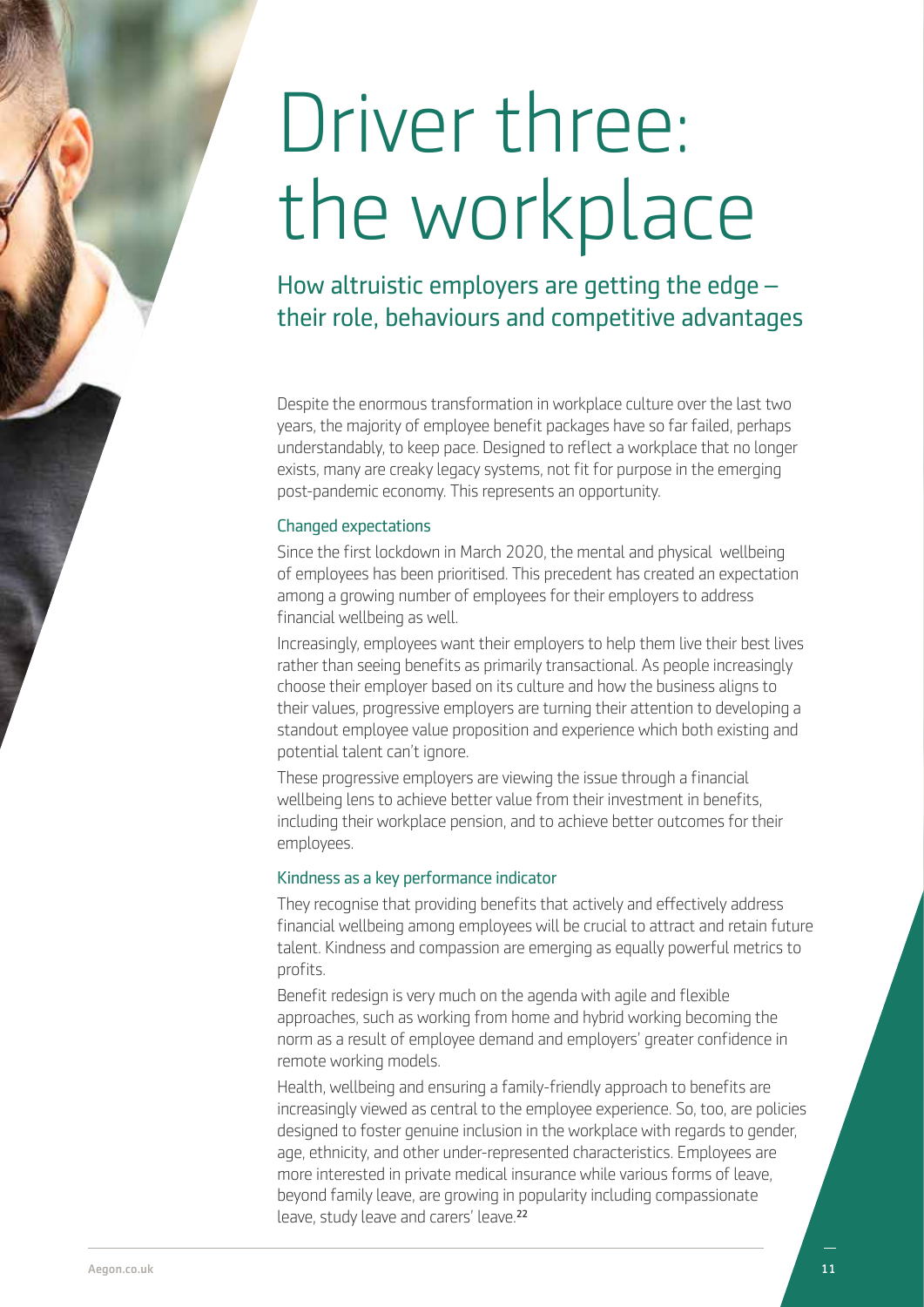ETO the biggest period for<br>DC transfers the biggest period for DC transfers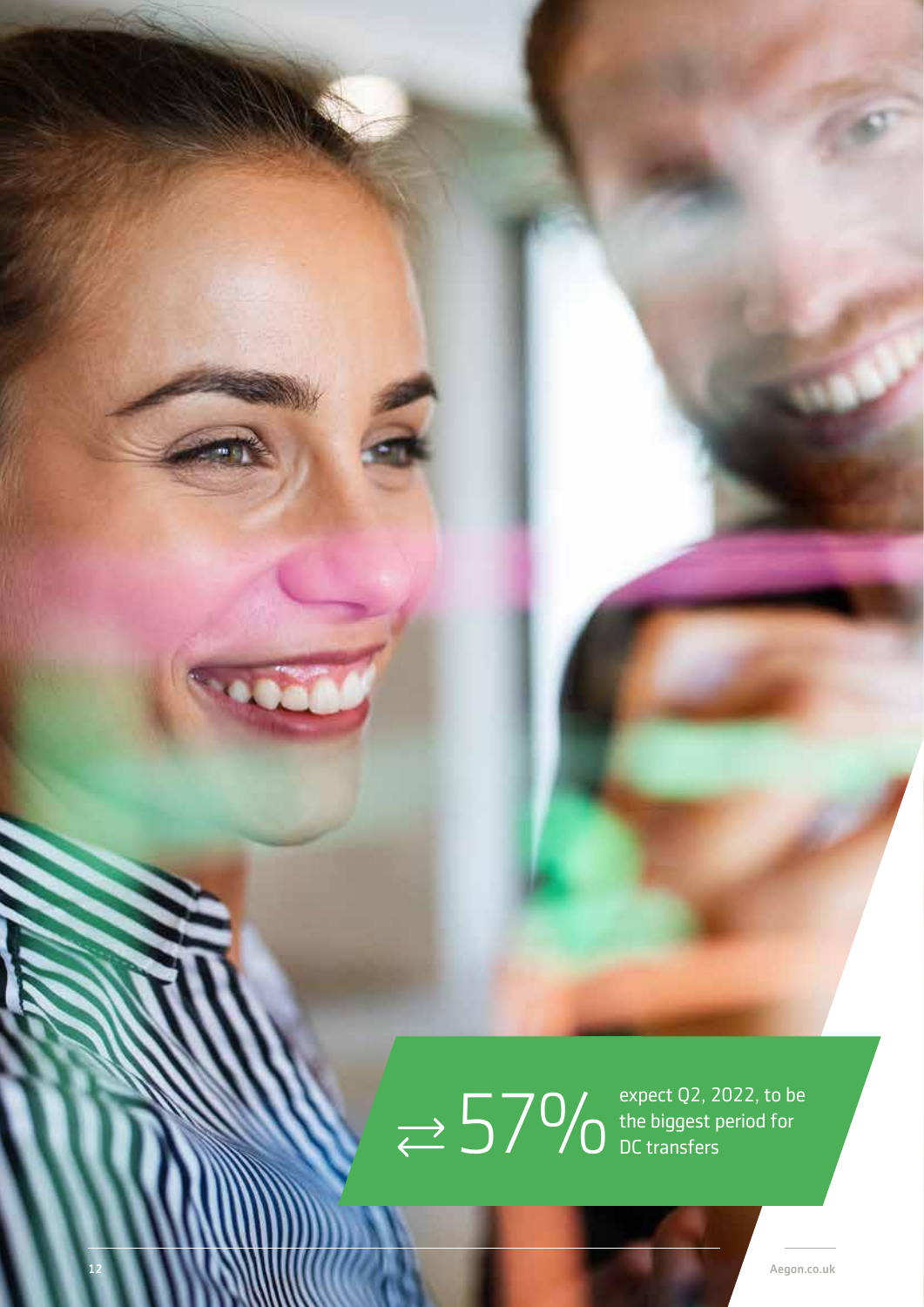## Unleashing the power of the pension

How a focus on the value of DC schemes is re-invigorating the workplace pension as a key recruitment, retention and wellbeing gamechanger

It comes as no surprise that an attractive benefits package is the key differentiator in winning the contest to attract talent given that three quarters of employees are more likely to stay with, or join, an employer that offers one.<sup>23</sup>

But the same percentage considers the pension to be 'very important' when choosing a new employer. Wellbeing and flexible working have become more important to employees, but pensions remain the most in-demand employee benefit<sup>24</sup> – the single biggest benefit in the package and the greatest investment for employers other than salary.

It is also a decisive factor in financial wellbeing terms. With fewer than three in ten people expecting to retire at the state pension age<sup>25</sup>, and one in four retirees not owning their property26, pension concerns are a dominant aspect of financial wellbeing.

Pensions are also undergoing a

period of transformation that parallels and complements the changes in working culture.

Just as the fierce competition for talent is the dominant theme for businesses, so a renewed focus on value for money and member outcomes is the current undisputed megatrend in the workplace pensions sector. It is a trend that has momentum and is leading to a dramatic increase in scheme consolidation, particularly into genuinely member-centric master trusts; 57% of workplace pensions professionals expect the second quarter of this year, 2022, to be the biggest period for DC transfers<sup>27</sup> as migration accelerates in response to regulatory pressures to demonstrate value for money (for members).

In this recovery phase, employers will be highly motivated to realise the efficiencies and cost savings that are key drivers for consolidation. However, just as importantly, altruistic employers are demonstrating that changes

to pension arrangements, integrated with a strategic focus on employee wellbeing, is a powerful tool for:

- Retaining key employees and attracting the best candidates
- Strengthening employee motivation and commitment
- Helping employees to achieve work-life balance
- Adding value to the employer brand
- Driving shareholder value.

There are several ways in which such altruistic employers are going beyond statutory requirements to deliver pensions schemes that offer real value to employees:

- Paying above the minimum pension contributions
- Giving employees more flexibility to change contributions
- Providing tailored journeys to retirement
- Enhancing digital and real time communication and guidance.  $\geq$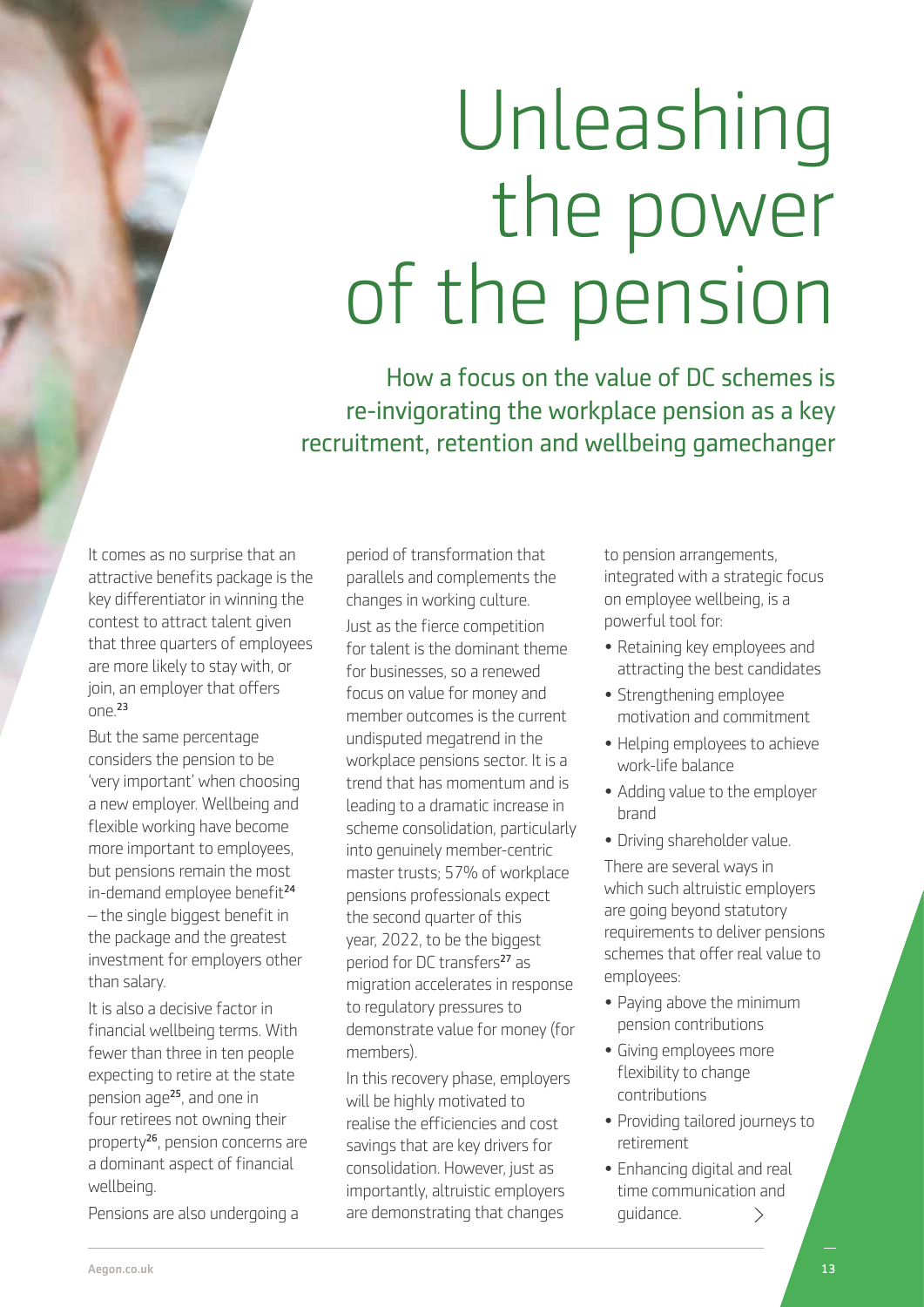

 $\left\langle \right\rangle$ Leading edge players are delivering this through innovative and accessible tools such as mobile apps, personalised videos, accessible data and interactive, intuitive financial wellbeing tools – all of it built on a foundation of behavioural economics and backed by extensive research. With more than half of businesses feeling they are not currently reaping the substantial potential benefits, in terms of recruiting and retaining talent,<sup>28</sup> modernising workplace pension scheme

arrangements provides the opportunity to maximise employee engagement. More than half (55%) of UK businesses believe that better employee engagement would permit them to unlock the potential of pensions as a key differentiator in their employee brands.

Most employers (86%) overwhelmingly continue to see a strong business case for providing competitive workplace pensions, with the same proportion believing that they have a moral obligation to help

employees to save for retirement.<sup>29</sup> If employees believe their pension is competitive, well run and provides the options and support they need, they are likely to feel more valued, more engaged with their employers and more productive. That translates into shareholder value. Henry Ford recognised and proved that prioritising the financial wellbeing of employees transformed recruitment, retention and engagement with a commensurate impact on profitability. One of his successors as President of the Ford Motor Company, Robert McNamara, put it very powerfully and simply: 'Brains, like hearts, go where they are

appreciated.'

86% of employers see a strong<br>ase for competitive<br>workplace pensions case for competitive workplace pensions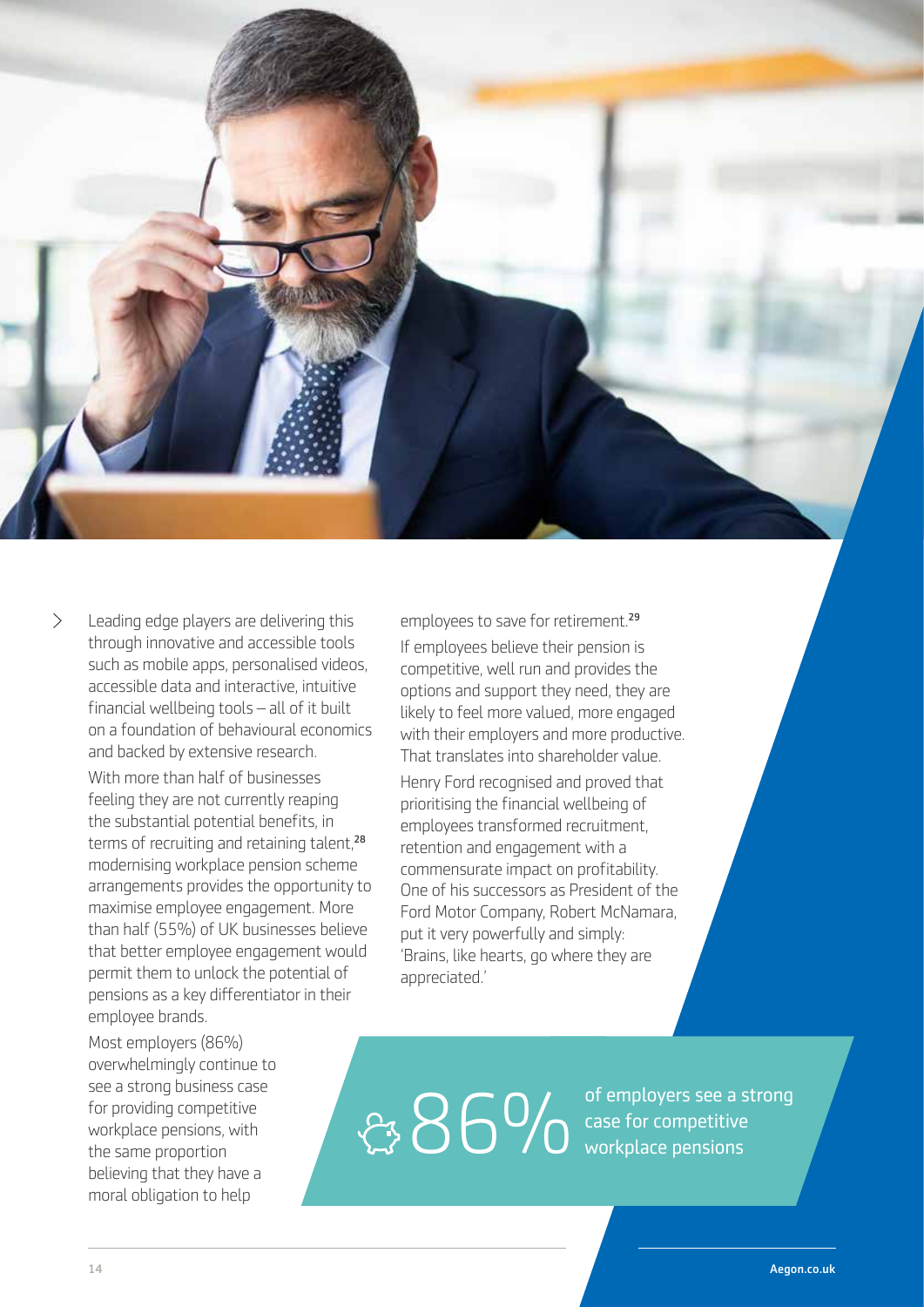### Capturing the consolidation opportunity: the challenges

Key considerations for organisations when selecting a master trust to maximise employee wellbeing and employer value

**Capacity crunch:** Will there be severe congestion on the road to transition? Will schemes get trampled in the stampede of hundreds of firms trying to transition at the same time?

**Cost conundrum:** Will the master trust continue to be financially secure? Is the spread cost and risk at transition (selling assets and buying new ones) manageable? Will the receiving provider pick up the tab or will they price it into the AMC?

**Consultation challenge:** Does the organisation understand how the employee consultation process can be affected by factors such as new remote working practices and unionisation?

**Cohort considerations:** Does the offering reflect the particular

requirements of different employee demographics? For instance, Millennials are twice as likely as older generations to seek investment in funds that target beneficial ESG outcomes.

**Complexity caution:** Is the benefits package dynamic rather than static? Can it adapt to future restructuring of the business such as growth via acquisition or divestment?

**Culture clash:** For employers making structural changes to their workplace pensions, there are several important considerations. Is the new provider, such as a master trust, purpose-led? Does it match the values and ethos of the employer, or does it have a more commercial focus on issues such as price?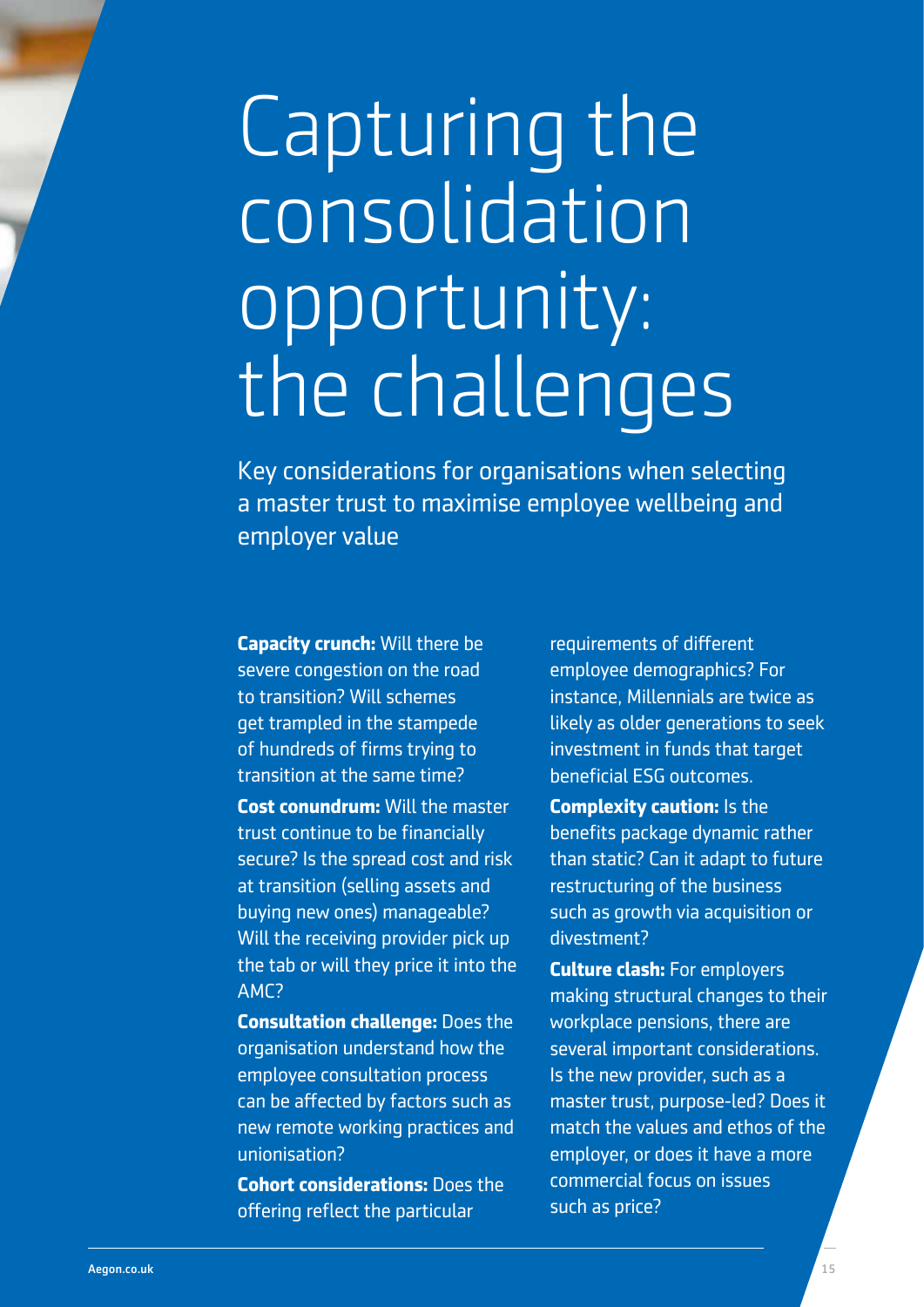# The great financial wellbeing equation

The figures that add up to wellbeing as the answer…



**£6.2 billion** annual cost of

absenteeism and presenteeism for UK employers

**£2 million+** annual cost to a large UK firm from poor employee financial wellbeing

**700%** increased likelihood of employees with money worries having lower productivity than colleagues



Employee attitudes to work, life and retirement:

**58%** of workers have fundamentally rethought their work and life balance during the pandemic

**25%** of people are convinced that they will never be able to retire

**87%** of workforce anticipate a shortfall in their retirement income

**75%** of employees are 'very confident' about job opportunities this year

**75%** of employees consider pension benefits to be a 'very important' factor when choosing a new employer



Employer outlook: positive on pensions and recruitment

**80%** of employers plan to recruit new employees in the next year

**55%** of UK businesses believe that better employee engagement with pensions will help them in the competition for talent

**86%** of employers overwhelmingly continue to see a strong business case for providing competitive workplace pensions

**57%** of workplace pensions professionals expect the second quarter of this year, 2022, to be the biggest period for DC transfers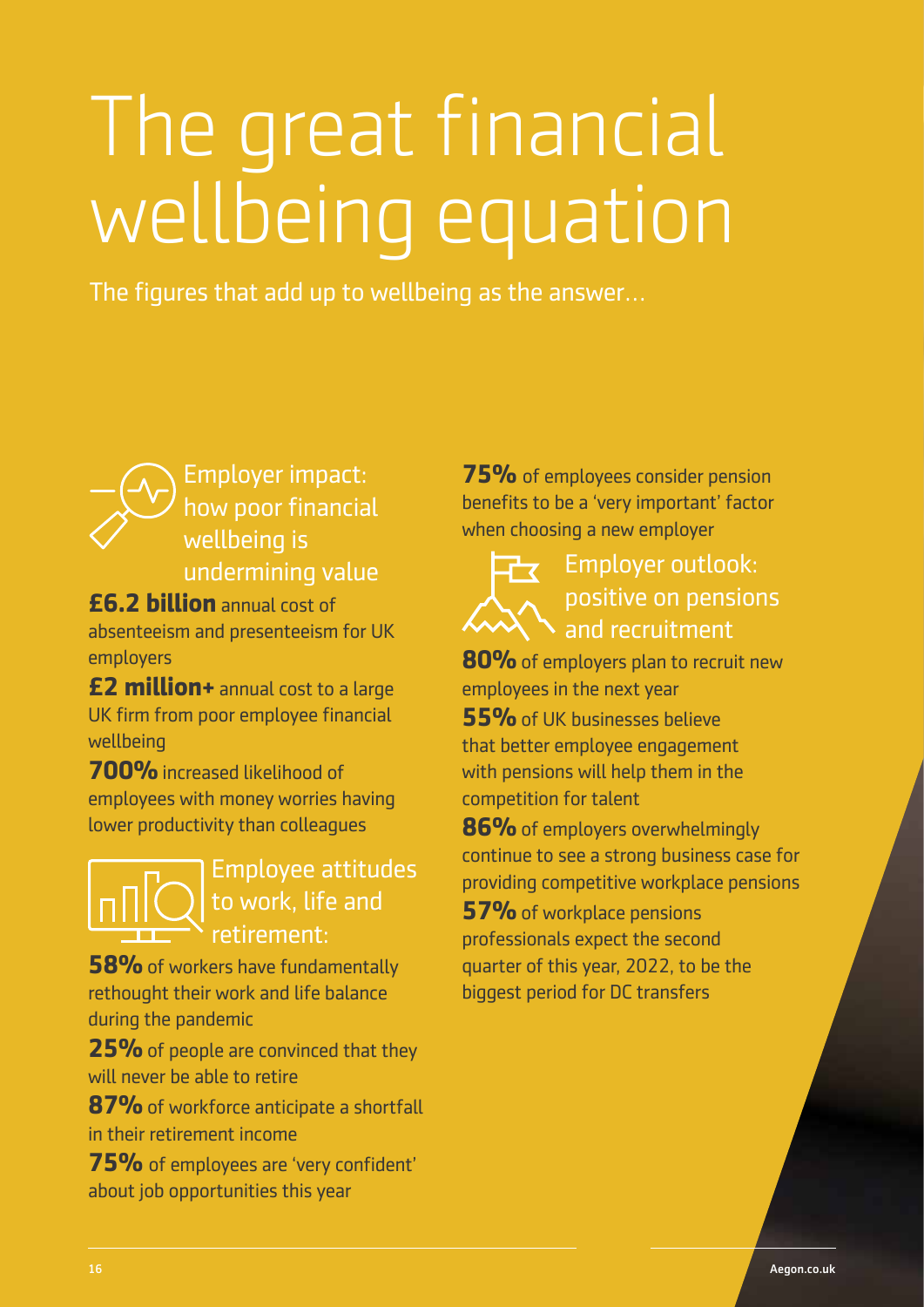$\frac{1}{2}$   $\frac{1}{2}$   $\frac{1}{2}$   $\frac{1}{2}$  of workers have fundamentally rethought their work and life rethought their work and life balance during the pandemic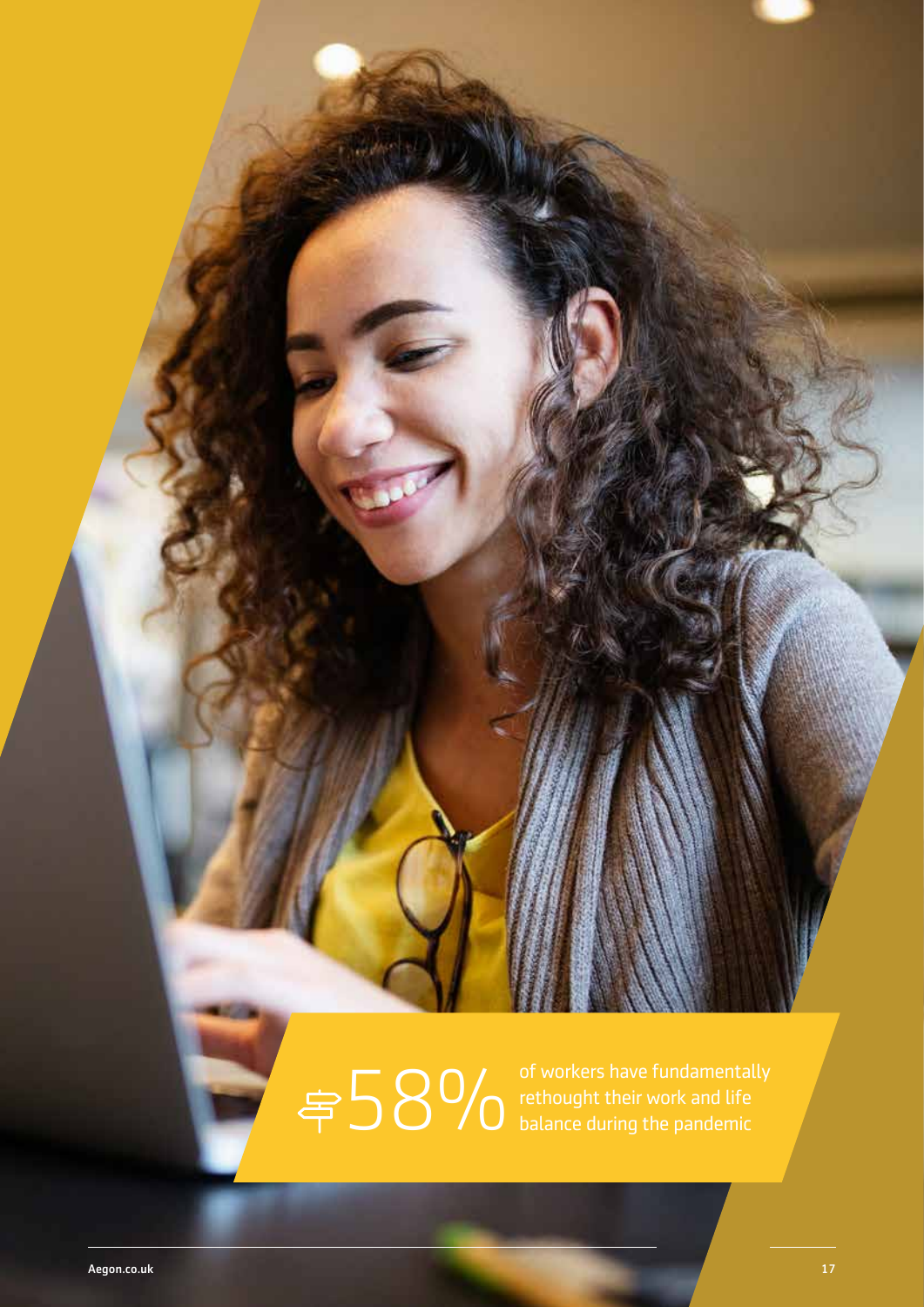# Altruism in action: key takeaways



The world of work has changed radically over the last two years. Ensuring that financial wellbeing considerations are front and centre in your benefits strategy will be a key differentiator in the competition to attract and retain talent.



Successful employers will be those who refine and improve their employee value proposition to meet today's demands.



Effective engagement is essential for employers to maximise their return on investment in benefits – but focus on employee motivation as well as education.

Look to offer benefit packages that are flexible for your workforce rather than prescriptive and which reflect your values as an employer.



Pensions remain the single most important and desirable employee benefit: workplace pension scheme consolidation offers a unique opportunity to realise the power of the pension to enhance employee wellbeing and optimise recruitment and retention.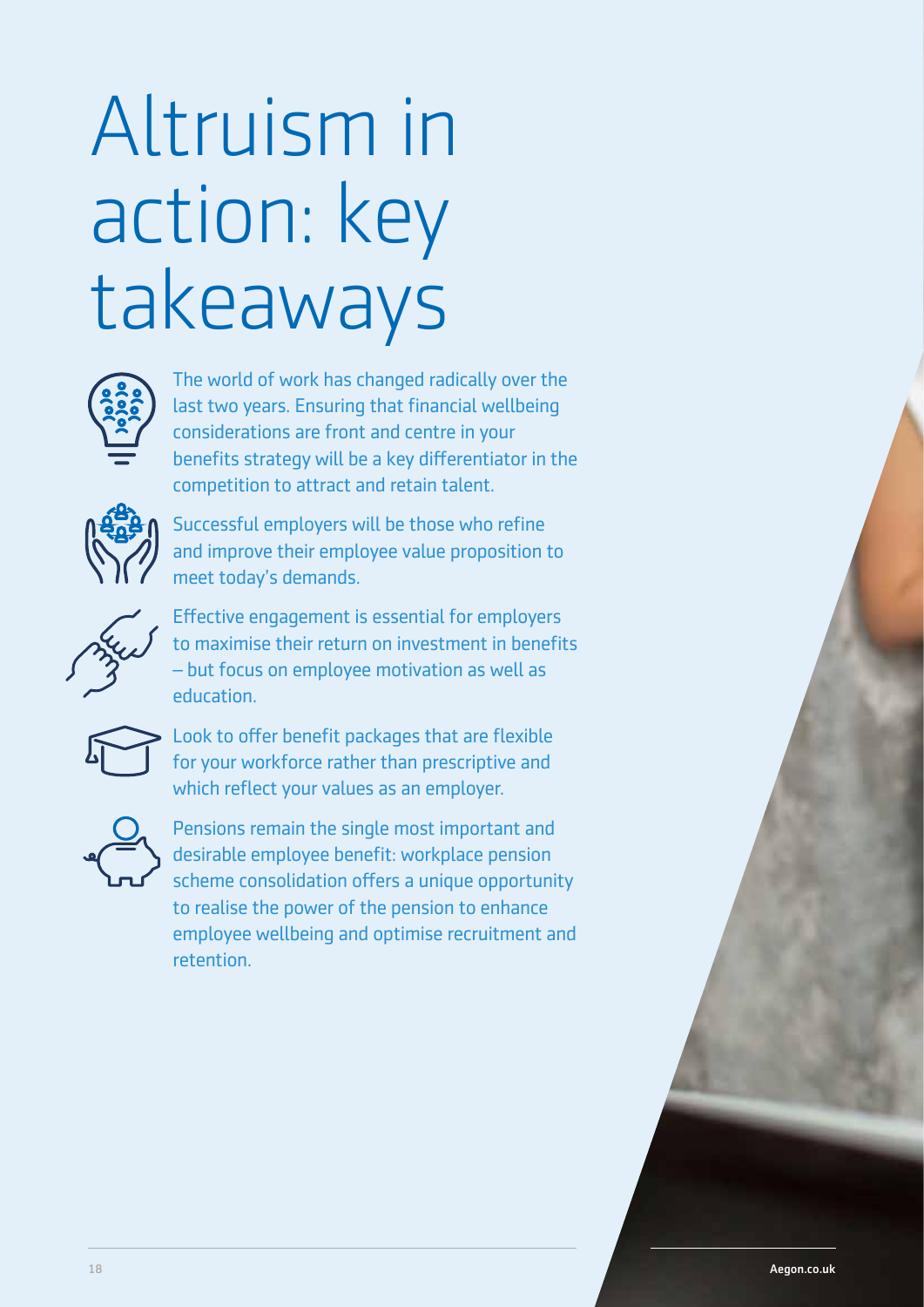